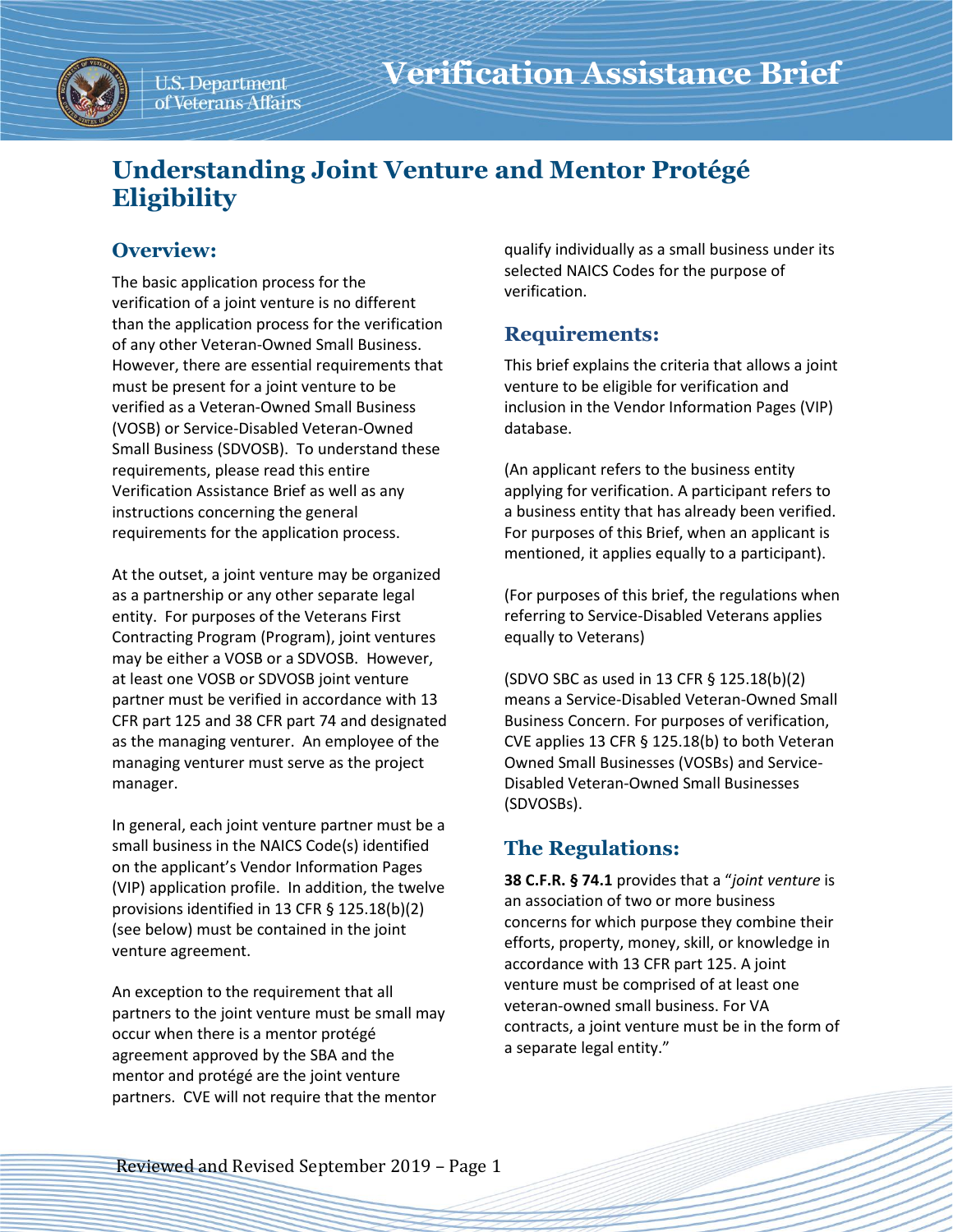**38 C.F.R. § 74.1** provides "*small business concern (SBC)* has the same meaning given to such term in 13 CFR part 125."

**38 C.F.R. § 74.5(b)** provides "[j]oint ventures may apply for inclusion in the VIP Verification Program. To be eligible for inclusion in the VIP Verification Program, a joint venture must demonstrate that:

(1) The underlying VOSB upon which eligibility is based is verified in accordance with this part; and

(2) The joint venture agreement complies with the requirements set forth in 13 CFR part 125 for SDVOSBs. However, while 13 CFR part 125 is limited to SDVOSBs, CVE will apply the same requirements to joint venture firms seeking verified VOSB status."

**13 C.F.R. § 125.11** provides "*small business concern* means a concern that, with its affiliates, meets the size standard corresponding to the NAICS code for its primary industry, pursuant to part 121 of this chapter."

**13 C.F.R. § 121.103(h)** provides "[a] joint venture is an association of individuals and/or concerns with interests in any degree or proportion consorting to engage in and carry out no more than three specific or limitedpurpose business ventures for joint profit over a two year period, for which purpose they combine their efforts, property, money, skill, or knowledge, but not on a continuing or permanent basis for conducting business generally…"

**13 C.F.R. § 121.103(h)(3)(i)** provides "[a] joint venture of two or more business concerns may submit an offer as a small business for a Federal procurement, subcontract or sale so long as each concern is small under the size standard corresponding to the NAICS code assigned to the contract."

**13 C.F.R. § 121.103(h)(3)(ii)** provides "[t]wo firms approved by SBA to be a mentor and protégé under §125.9 of this chapter may joint venture as a small business for any Federal government prime contract or subcontract, provided the protégé qualifies as small for the size standard corresponding to the NAICS code assigned to the procurement, and the joint venture meets the requirements of §§124.513 (c) and (d), §§125.8(b) and (c), §§125.18(b)(2) and (3), §§126.616(c) and (d), or §§127.506(c) and (d) of this chapter, as appropriate."

**13 C.F.R. § 121.103(h)(3)(iii)** provides that "[t]wo firms approved by [the] SBA to be a mentor and protégé under § 124.520…may joint venture as a small business for any Federal government prime contract or subcontract, provided the protégé qualifies as small for the size standard corresponding to the NAICS code assigned to the procurement and…has not reached the dollar limit set forth in § 124.519 of these regulations…"

**13 C.F.R. § 125.18(b)** provides "[a]n SDVO SBC may enter into a joint venture agreement with one or more other SBCs or its SBA-approved mentor for the purpose of performing an SDVO contract.

(1) *Size of concerns to an SDVO SBC joint venture.*

\*\*\*

(ii) A joint venture between a protégé firm that qualifies as an SDVO SBC and its SBA-approved mentor (*see* §§ 125.9 and 124.520 of this chapter) will be deemed small provided the protégé qualifies as small for the size standard corresponding to the NAICS code assigned to the SDVO procurement or sale."

**13 CFR § 125.18(b)(2)** provides "…[e]very joint venture agreement… must contain" the following 12 provisions: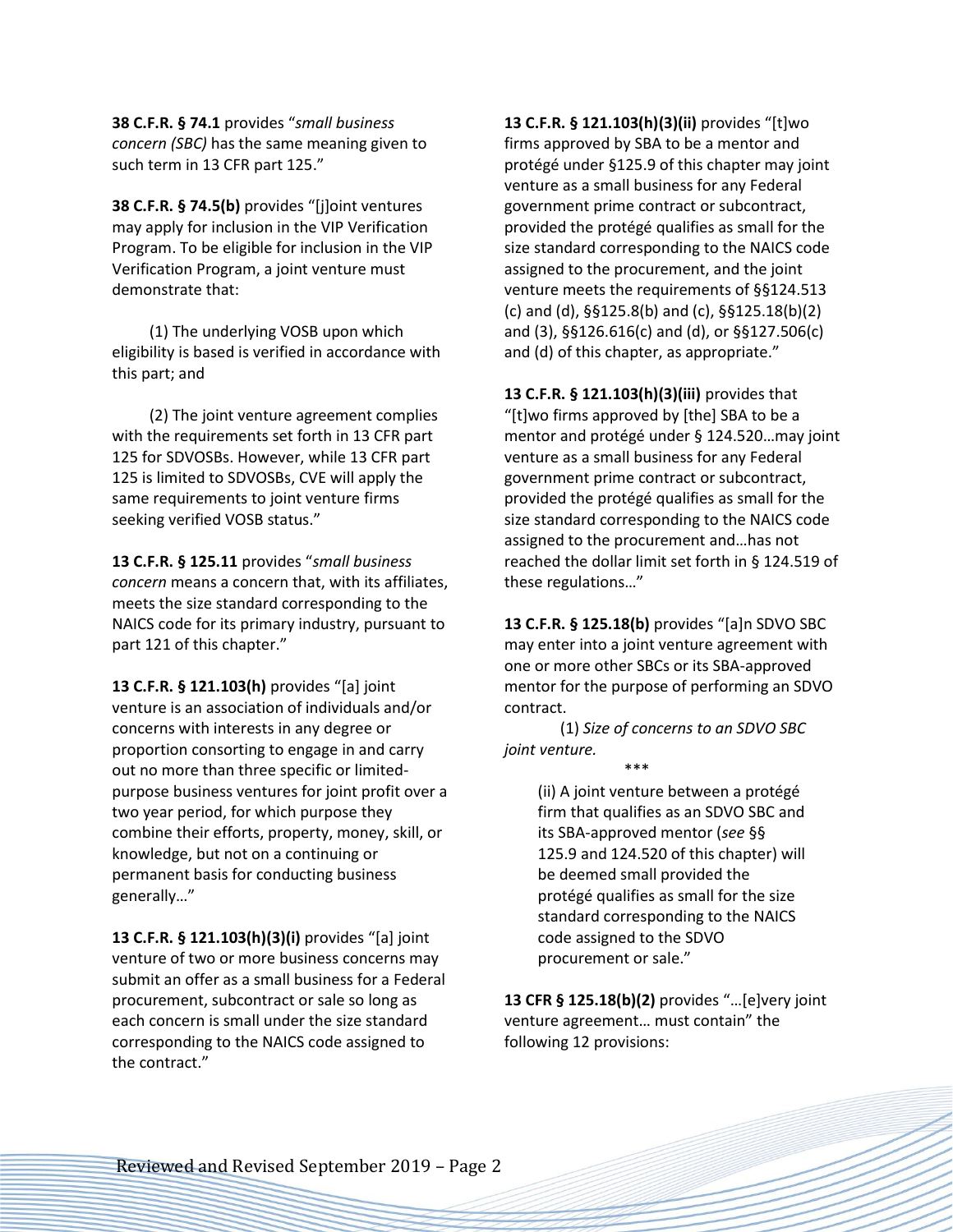1. The Joint Venture agreement must contain a provision "[s]etting forth the purpose of the joint venture…"13 CFR § 125.18(b)(2)(i)

2. The Joint Venture agreement must contain a provision "[d]esignating an SDVO SBC as the managing venturer of the joint venture, and an employee of the managing venture as the project manager responsible for performance of the contract..." 13 CFR § 125.18(b)(2)(ii)

3. The Joint Venture agreement must contain a provision "[s]tating that with respect to a separate legal entity joint venture, the SDVO SBC must own at least 51% of the joint venture entity…"13 CFR § 125.18(b)(2)(iii)

4. The Joint Venture agreement must contain a provision "[s]tating that the SDVO SBC must receive profits from the joint venture commensurate with the work performed by the SDVO SBC…." 13 CFR § 125.18(b)(2)(iv)

5. The Joint Venture agreement must contain a provision "[p]roviding for the establishment and administration of a special bank account in the name of the joint venture. This account must require the signature of all parties to the joint venture or designees for withdrawal purposes. All payments due the joint venture for performance on an SDVO contract will be deposited in the special account; all expenses incurred under the contract will be paid from the account as well…." 13 CFR § 125.18(b)(2)(v)

6. The Joint Venture Agreement must contain provisions "[i]temizing all major equipment, facilities, and other resources to be furnished by each party to the joint venture, with a detailed schedule of cost or value of each, where practical. If a contract is indefinite in nature, such as an indefinite quantity contract or a multiple award contract where the level of effort or scope of work is not known, the joint venture must provide a general description of the anticipated major equipment, facilities, and other resources to be furnished by each party to the joint venture, without a detailed

schedule of cost or value of each, or in the alternative, specify how the parties to the joint venture will furnish such resources to the joint venture once a definite scope of work is made publicly available…." 13 CFR § 125.18(b)(2)(vi)

7. The Joint Venture Agreement must contain provisions "[s]pecifying the responsibilities of the parties with regard to negotiation of the contract, source of labor, and contract performance, including ways that the parties to the joint venture will ensure that the joint venture and the SDVO small business partner(s) to the joint venture will meet the performance of work requirements set forth in paragraph (b)(3) of this section, where practical. If a contract is indefinite in nature, such as an indefinite quantity contract or a multiple award contract where the level of effort or scope of work is not known, the joint venture must provide a general description of the anticipated responsibilities of the parties with regard to negotiation of the contract, source of labor, and contract performance, not including the ways that the parties to the joint venture will ensure that the joint venture and the SDVO small business partner(s) to the joint venture will meet the performance of work requirements set forth in paragraph (d) of this section, or in the alternative, specify how the parties to the joint venture will define such responsibilities once a definite scope of work is made publicly available…"13 CFR § 125.18(b)(2)(vii)

8. The Joint Venture Agreement must contain a provision "[o]bligating all parties to the joint venture to ensure performance of the SDVO contract and to complete performance despite the withdrawal of any member…."13 CFR § 125.18(b)(2)(viii)

9. The Joint Venture Agreement must contain a provision "[d]esignating that accounting and other administrative records relating to the joint venture be kept in the office of the SDVO SBC managing venturer, unless approval to keep them elsewhere is granted by the District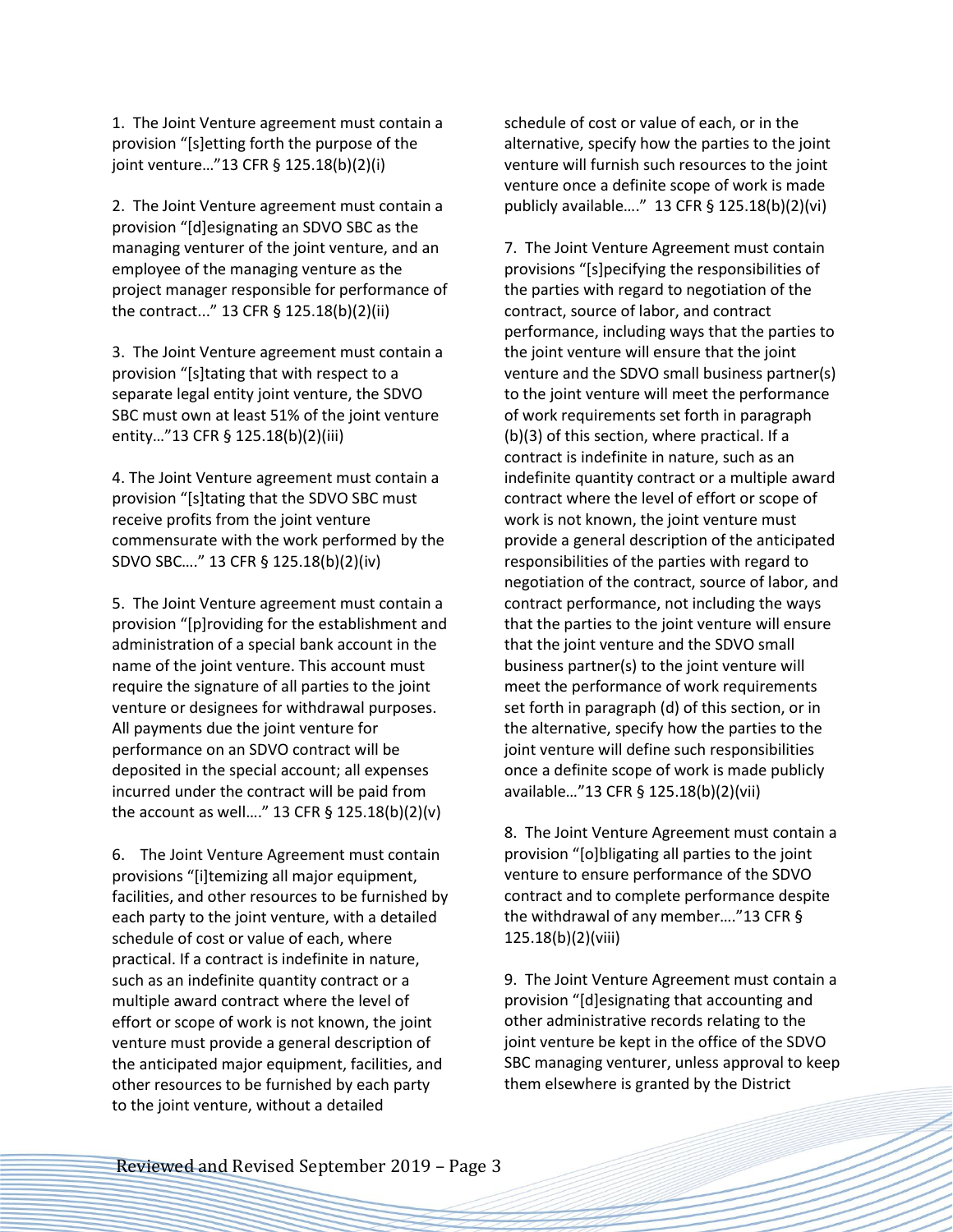Director or his/her designee upon written request…"13 CFR § 125.18(b)(2)(ix)

10. The Joint Venture Agreement must contain a provision "[r]equiring that the final original records be retained by the SDVO SBC managing venture upon completion of the SDVO contract performed by the joint venture…" 13 CFR § 125.18(b)(2)(x)

11. The Joint Venture Agreement must contain a provision "[s]tating that quarterly financial statements showing cumulative contract receipts and expenditures (including salaries of the joint venture's principals) must be submitted to SBA not later than 45 days after each operating quarter of the joint venture…" 13 CFR § 125.18(b)(2)(xi)

12. The Joint Venture Agreement must contain a provision "[s]tating that a project-end profit and loss statement, including a statement of final profit distribution, must be submitted to SBA no later than 90 days after completion of the contract." 13 CFR § 125.18(b)(2)(xii)

**13 CFR § 125.18(b)**(3)(i) provides:

"[f]or any SDVO contract, including those between a protégé and a mentor authorized by §125.9 or §124.520 of this chapter, the joint venture must perform the applicable percentage of work required by §125.6.

(ii) The SDVO SBC partner(s) to the joint venture must perform at least 40% of the work performed by the joint venture.

(A) The work performed by the SDVO SBC partner(s) to a joint venture must be more than administrative or ministerial functions so that they gain substantive experience.

(B) The amount of work done by the partners will be aggregated and the work done by the SDVO SBC partner(s) must be at least 40% of the total done by all partners. In determining the amount of work done by a nonSDVO SBC partner, all work done by the non-SDVO SBC partner and any of its affiliates at any subcontracting tier will be counted."

#### **What This Means:**

- A joint venture must be in the form of a separate legal entity. 13 CFR § 125.18(b)(2)(iii)
- A joint venture may be in the form of a partnership that operates under a partnership agreement that satisfies the requirements of 13 CFR § 125.18(b)(2).
- A joint venture may either be a VOSB or a SDVOSB.
- In every joint venture, at least one of the joint venture partners must be verified in accordance with 38 CFR part 74.
- A joint venture must be separately verified as either a VOSB or SDVOSB.
- All partners to the joint venture must qualify as a Small Business Concern per the SBA guidelines except if the joint venture has an SBA*-*approved Mentor-Protégé Agreement.
- CVE will consider verification eligibility of joint ventures comprised of a VOSB/SDVOSB protégé and an other-thansmall mentor under an SBA-approved mentor-protégé agreement. A CVE-verified concern may establish an SBA all small mentor-protégé agreement with a concern that is other than small and not CVEverified, and then establish a CVE-verified joint venture with that same concern.
- It is not sufficient for a joint venture to be comprised of firms that have an SBAapproved mentor-protégé agreement. The joint venture must then apply for and receive verified status from CVE.
- The contents of the mentor protégé agreement will not be examined for affiliation but will be examined to determine whether the contents of the agreement conform to the control requirement of 13 CFR part 125.

Reviewed and Revised September 2019 – Page 4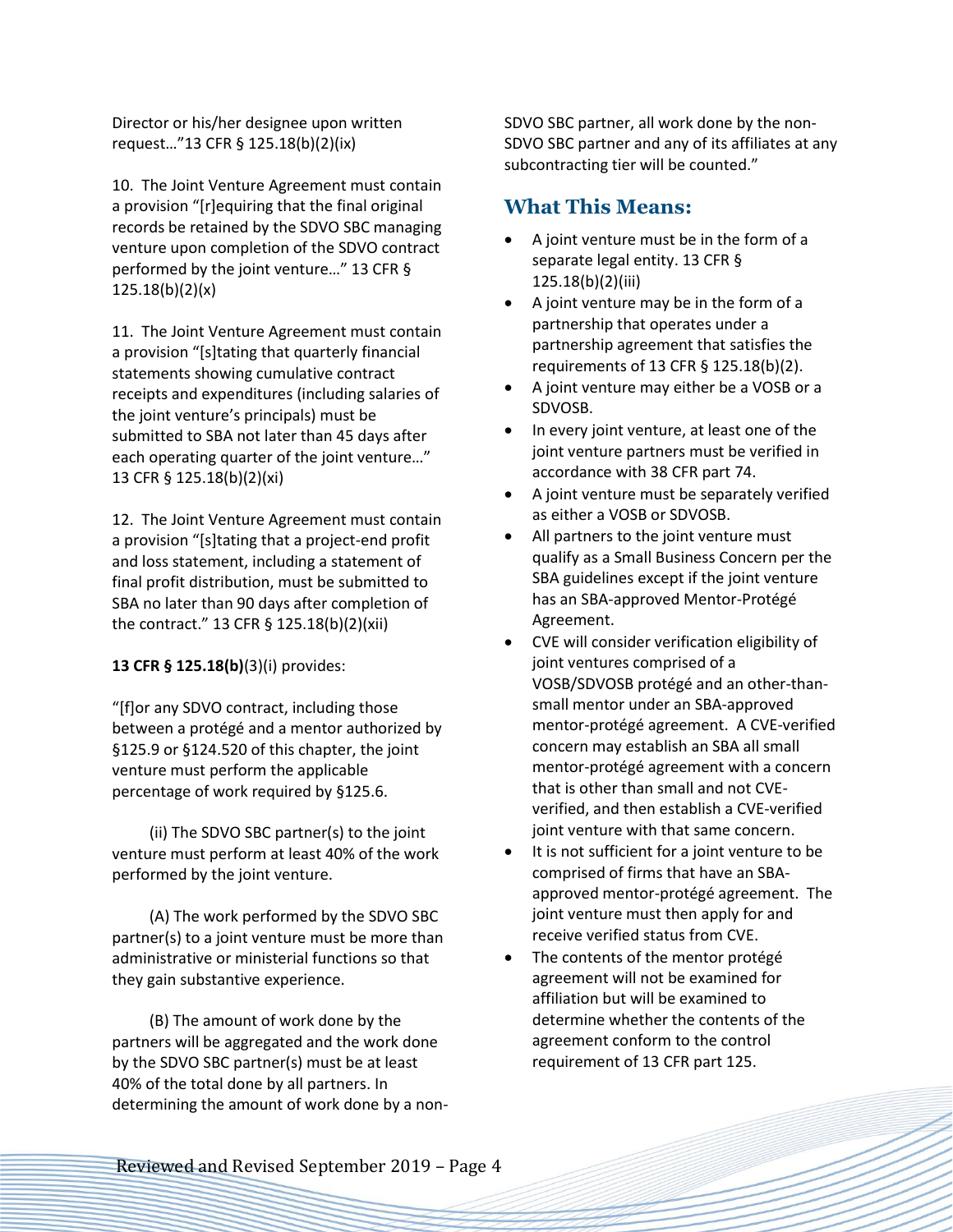- A joint venture must be at least 51 percent owned by one or more VOSB(s) or SDVOSB(s).
- The SDVOSB or VOSB must receive a distribution of profits commensurate with the work it performs.
- A verified VOSB or SDVOSB must be the managing venturer of the applicant.
- An employee of the verified VOSB or SDVOSB must serve as the project manager for the managing venturer.
- All joint venture agreements must contain the twelve provisions stated in 13 CFR § 125.18(b)(2).
- The Veteran partner to the joint venture must perform at least 40% of the work performed by the joint venture and must be more than administrative or ministerial functions so that the Veteran concern gains substantive experience.

### **Fact Scenarios**

- "In order for a joint venture to qualify as a SDVOSB, there must be a managing venture. Example, LLC, is a verified SDVOSB, but the supplied documentation for the joint venture shows that the SDVOSB does not serve as the managing venturer. Therefore, CVE is unable to reasonably conclude that the verification requirements have been satisfied."
- "In order for a joint venture to be included in the VetBiz VIP database as a verified SDVOSB, one of the businesses forming the joint venture must be a verified SDVOSB. Example JV, LLC applied for SDVOSB status; however, Veteran Company, LLC, the managing venturer, was denied inclusion in the VIP database as it failed to meet the eligibility requirements of 13 CFR part 125. Because neither of the businesses that form the joint venture are verified as an SDVOSB, CVE is unable to conclude that Example JV, LLC meets the requirements of the regulations."

## **Decisions from the SBA Office of Hearings and Appeals:**

The SBA Office of Hearings and Appeals issued the following three decisions:

- 1. *CVE Protest of Veterans Contracting, Inc.*, SBA No. CVE-107-P (2019)
- 2. *CVE protest of Valiant Construction, LLC,*  SBA No. CVE-110-P (2019)
- 3. *CVE Protest of Commonwealth Home Health Care Inc.*, SBA No. CVE-116-P (2019)

From these decisions, OHA provided the following guidance.

- A joint venture need not meet the eligibility requirements of 13 CFR §§ 125.12 and 125.13 but must meet the specific requirements governing joint ventures found at 13 C.F.R. § 125.18 (b)(2).
- A joint venture is not required to comply with the ownership and control requirements applicable to the verification of non-joint venture VOSBs and SDVOSBs.
- The regulations do not require the VOSB/SDVOSB members of the joint venture to possess the critical licenses needed for a joint venture to perform a contract.
- Although a critical license requirement is found under the control provisions of 13 C.F.R. § 125.13(i)(6) relating to non-joint venture VOSB/SDVOSBs, those requirements are not applicable to joint ventures.
- The joint venture regulations do not contain provisions for finding one joint venturer inordinately reliant upon another joint venturer.
- When submitting a bid package on a setaside procurement, the joint venture should submit to the Contracting Officer an amendment to its joint venture agreement to conform to the specific requirements of